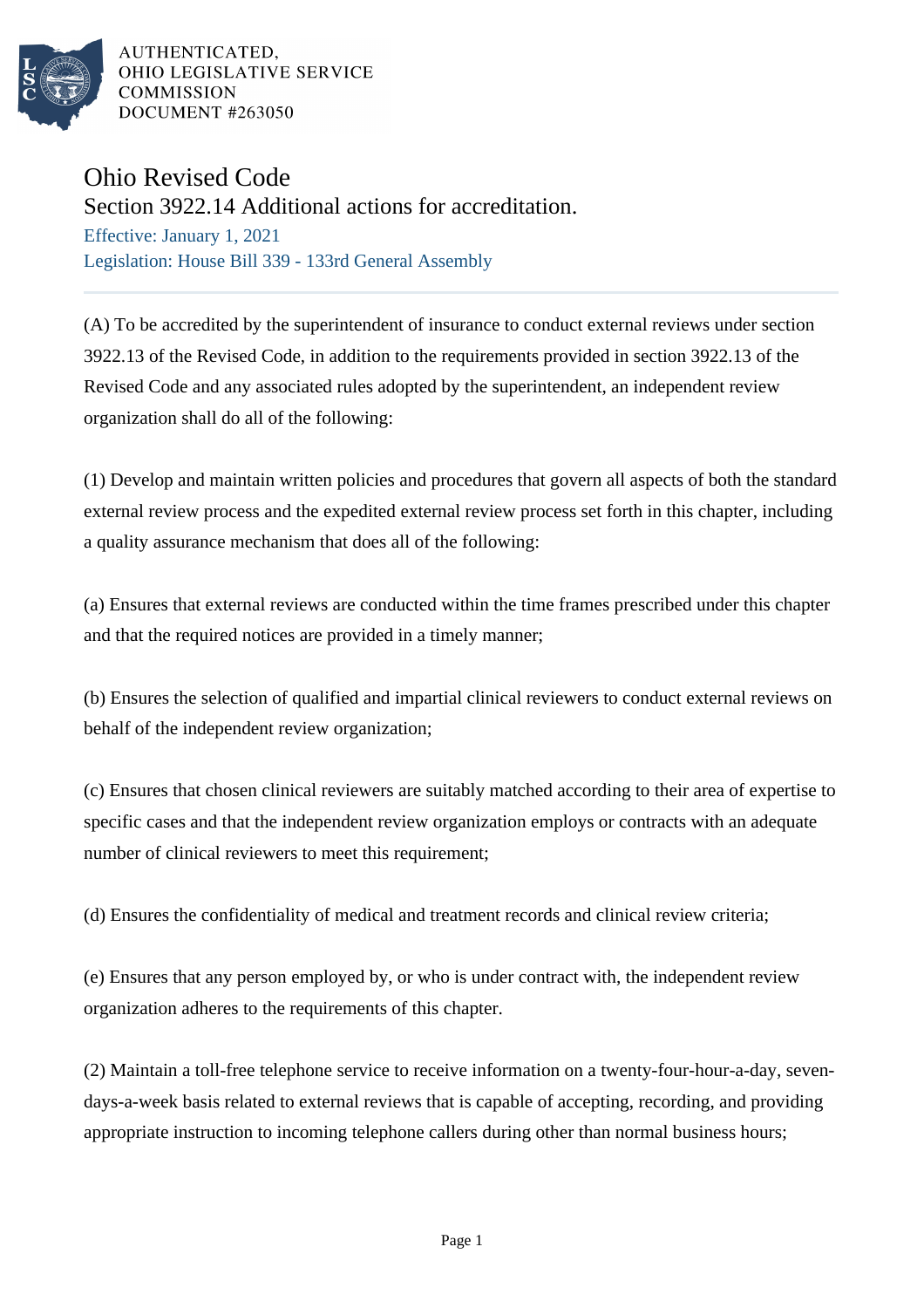

## AUTHENTICATED. OHIO LEGISLATIVE SERVICE **COMMISSION** DOCUMENT #263050

(3) Agree to maintain and provide to the superintendent, upon request and in accordance with any associated rules, policies, or procedures adopted by the superintendent of insurance, the information prescribed in section 3922.17 of the Revised Code.

(B) An independent review organization may not own or control, be a subsidiary of or in any way be owned or controlled by, or exercise control with a health plan issuer, a national, state, or local trade association of health plan issuers, or a national, state, or local trade association of health care providers.

(C)(1) Neither the independent review organization selected to conduct the external review nor any clinical reviewer assigned by the independent organization to conduct the external review may have a material, professional, familial, or financial affiliation with any of the following:

(a) The health plan issuer that is the subject of the external review, or any officer, director, or management employee of the health plan issuer;

(b) The covered person whose treatment is the subject of the external review;

(c) The health care provider, or the health care provider's medical group or independent practice association, recommending the health care service or treatment that is the subject of the external review;

(d) The facility at which the recommended health care service would be provided;

(e) The developer or manufacturer of the principal drug, device, procedure, or other therapy being recommended for the covered person whose treatment is the subject of the external review.

(2) The superintendent may make a determination as to whether an independent review organization or a clinical reviewer of the independent review organization has a material professional, familial, or financial conflict of interest for purposes of division  $(C)(1)$  of this section. In making this determination, the superintendent may take into consideration situations where an independent review organization, or a clinical reviewer, may have an apparent conflict of interest, but that the characteristics of the relationship or connection in question are such that they do not fall under the